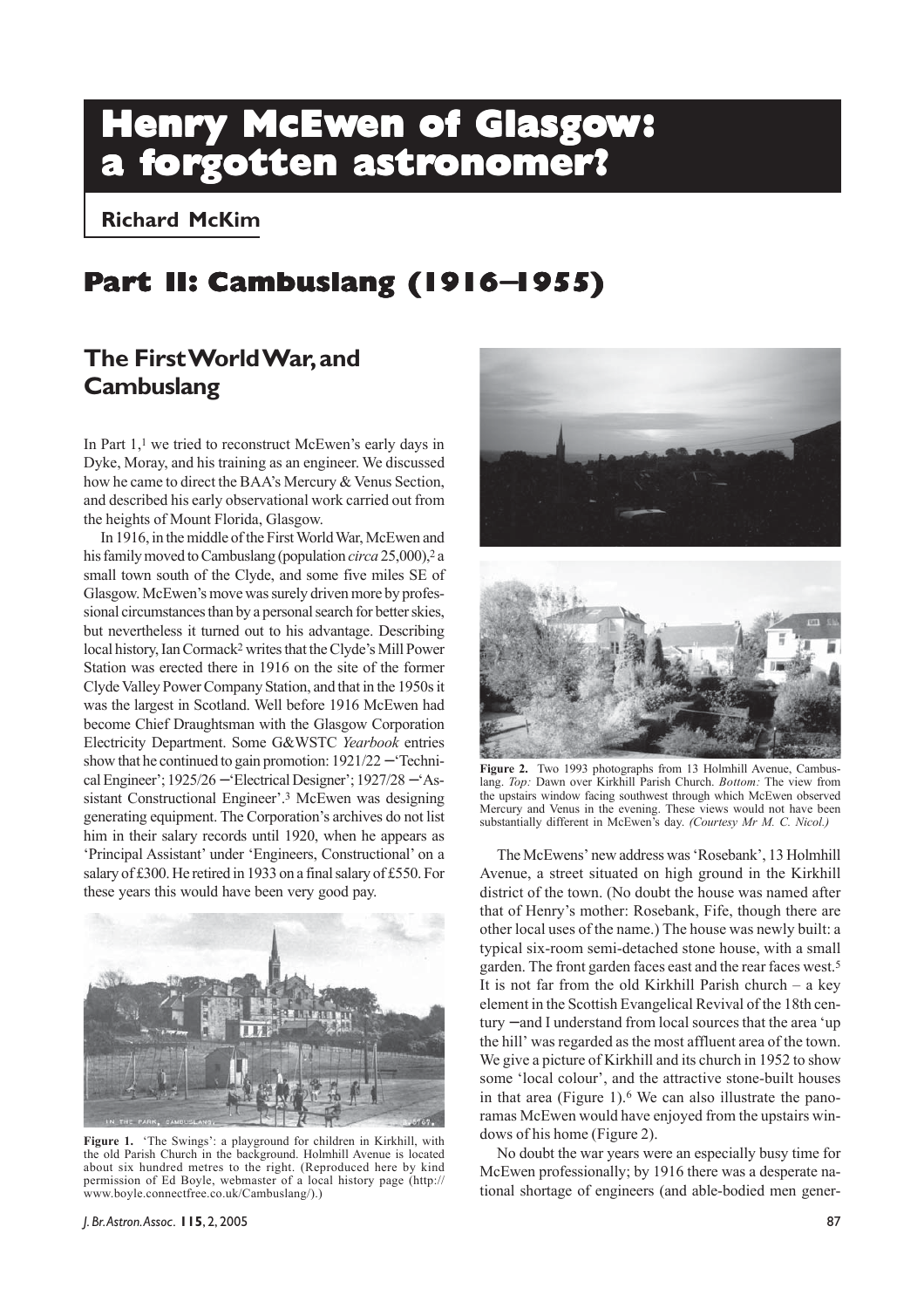ally). Indeed, for the winter opposition of Mars in 1917− 18 McEwen was too busy with war work to do much observing, as he explained to W. H. Pickering.7 Nonetheless, McEwen pursued Mars actively, perhaps realising that many regular observers would be away from their instruments.



**Figure 3.** William H. Pickering wearing his straw hat in Jamaica, probably in the 1920s. (Courtesy Prof. Howard Plotkin, who obtained it from Pickering's daughter, Mrs Esther Pickering Harland, now deceased.)

## **The BAA Scottish branches**

There were originally two BAA Scottish branches, but the one based in Glasgow (whose origin was described earlier) was to be the longest-surviving, continuing independently after 1954 as the Astronomical Society of Glasgow.8 Its meetings mostly took place at the Royal Technical College, Glasgow, where McEwen had trained to become an electrical engineer.9 McEwen was often on the Branch committee, either as a member or as Vice President, and for many years − until the late 1930s in fact − he lectured once or twice a year on some aspect of astronomy. Branch meetings were reported in detail in the *Journal*. In the early days the BAA also had an East of Scotland branch based in Edinburgh, and McEwen lectured on Mars there on 1901 January 19, just two nights after addressing his local branch about Saturn.

The West of Scotland Branch, like its London parent, held occasional *Conversaziones*. On such an occasion in 1909, McEwen described his recent Jupiter observations, whilst in 1924 it is recorded that he lent a globe of Mars and also displayed 'a wonderful series of drawings of Mars and Venus.'10

In 1919−21 McEwen served two sessions as Branch Presi-

dent, and his opening Address was about Venus. In this respect McEwen, on home ground so to speak, was able to overcome the problem of a speech impediment, for which he had had an operation as a boy. Ovenden's obituary for McEwen noted that this handicap had caused him some embarrassment at meetings.10 McEwen's retiring Address was entitled 'An outline of the genesis and physical history of the Earth'.11 It had been an especially active session, with visits to local observatories and a tour of Glasgow's sundials, as well as the usual extensive lecture programme. It must have given McEwen much pleasure to have presided over a lecture by the BAA's

founder, Walter Maunder, in 1920 October.

to be his final one as a Councillor.

McEwen apparently ceased to take part in the affairs of the Scottish branch (as it was known from 1937 onwards) after World War II,12 but we must remember that in 1944 he was 80 years old. The *Journal* shows that the 1943/'44 session was

#### **McEwen, Pickering and Venus**

In 1920 McEwen received a communication from Prof Pickering of Jamaica13 (Figure 3) who surprised the astronomical world with the claim that Venus rotated on a highly inclined axis in a period of 68 hours. McEwen quickly made blueprints of Pickering's chart for some of the Section's members, and published it in the *Journal* (Figure 4).14 Very little could be confirmed by the Section members (who included A. Stanley Williams15 and W. H. Steavenson). Indeed, only the shadings about the cusps were recorded with certainty, and one cannot say that any support for Pickering was forthcoming at this time.

The history of the first half-century of the BAA8 notes how papers by McEwen were a frequent occurrence in the *Journal* in the late 1920s and throughout the '30s. The evening elongations in 1924 and 1927 were the most favourable in the eight-year 'cycle' of elongations, identical in presentation to the recent elongations in 1996 (or 2004) and 1999 (or 2007), and McEwen and other members of the Section made good use of them. Indeed, in 1924 there were some unusually dark markings visible in the Venusian atmosphere.16 In the 1920s and '30s, McEwen's main BAA collaborators were R. L. T.Clarkson,<sup>17</sup> W. H. Haas (from 1937)<sup>18</sup> and M. B. B. Heath.19 Of all these well-known amateurs, Heath made by far the longest series of observations of the inner planets.20

In 1924 April, personal observations of the apparently changing position angle of a diagonal light area near the terminator provided McEwen with more definite support for the Pickering theory, and writing up the work in the *Journal* in 192621 he seemed confident that he had confirmed Pickering's period and rotational axis. But B. M. Peek and W. H. Steavenson, though supporting the idea of a highly inclined axis, did not agree about the period, and published their work independently.22 Tantalisingly, Steavenson suggested a period of 8 days, roughly twice the accepted value. McEwen's later analyses of the Section's 1927 work<sup>23</sup> are



**Figure 4.** Blueprint of Pickering's Venus chart made by McEwen. (Courtesy R. M. Baum.) This was reproduced in the *Journal* in 1921: see Ref. 14.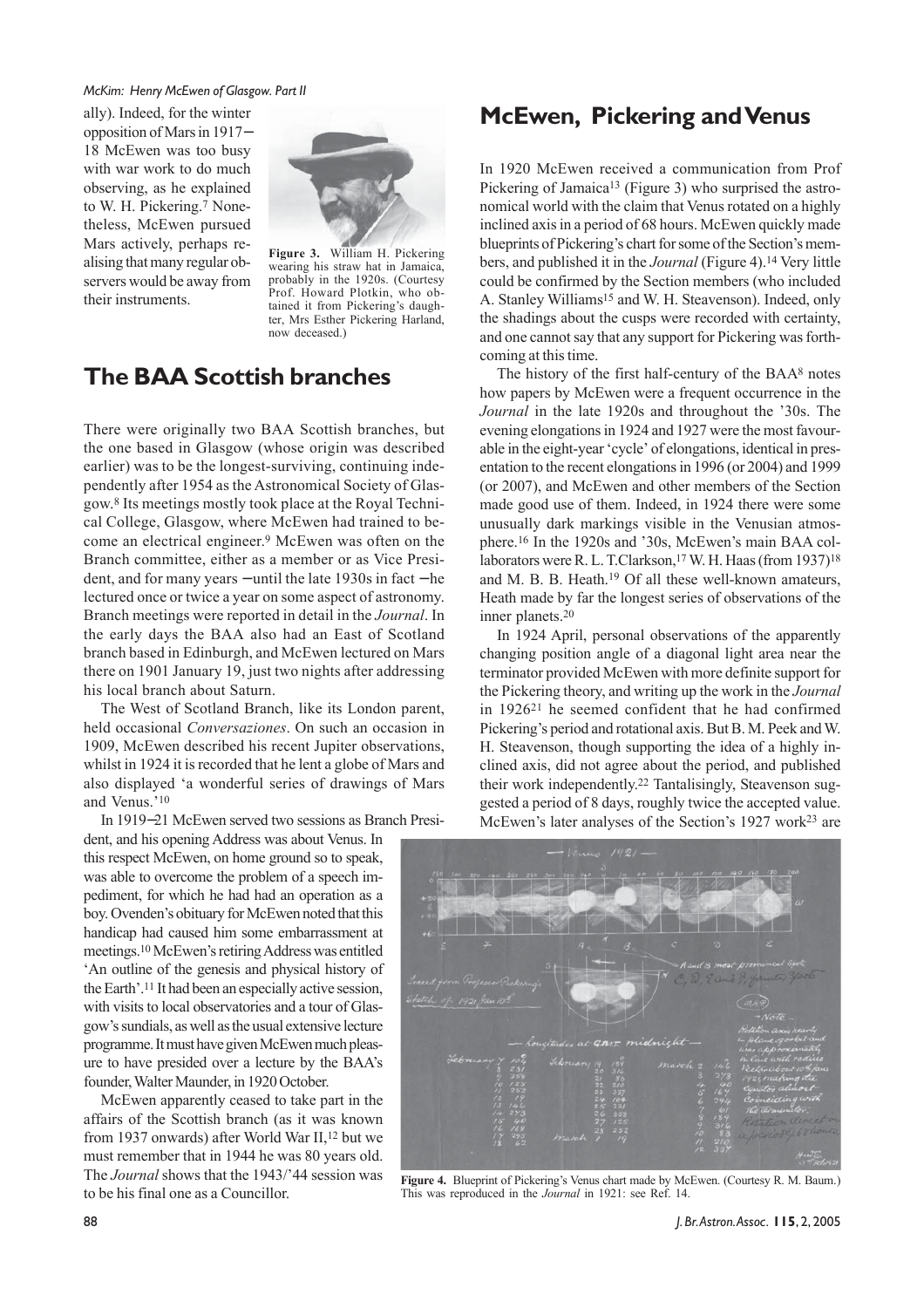





**Figure 6.** Chart of Mercury by E. M. Antoniadi from observations with the 83cm OG at Meudon. (Reproduced from McEwen's copy published in Ref. 29.)

vitiated by this bias in favour of what turned out to be a mistaken hypothesis. In 1927 McEwen discovered that the changing brilliance of the background sky could give rise to the illusory rotation of markings at the terminator.24 'Doubtless this was responsible, in the past, for the 23−24 hour rotation periods….' Thus he had finally abandoned his own early support of a rotation period of about 24 hours. One could also cite proper motions and rapid changes in the visible cloud features themselves as sources of confusion over more than one atmospheric rotation, as did Steavenson. But until the 1930s McEwen was supportive of the Pickering period and axis.

McEwen corresponded with the spectroscopist V. M. Slipher and planetary temperature expert Carl Lampland during the period 1923−'27.25 With Slipher he exchanged letters about the difficulty of determining Venus' axial rotation period by spectroscopic means, and the two also exchanged papers. Slipher also sent him Mars photographs for use at a lecture to the West of Scotland branch.

*McKim: Henry McEwen of Glasgow. Part II*

## **The mapping of Mercury**

The year 1929 was to be a highly significant one. Both Antoniadi and Mc-Ewen were mapping Mercury, and they independently published their charts in the 1928−'29 volume of the BAA *Journal*. Antoniadi's chart, a preliminary version of his final map in *La Planète Mercure*,<sup>26</sup> appeared in part 3,<sup>27</sup> and a series of papers by McEwen based upon the Section's work appeared in parts 1, 4 and 8 (with his BAA Mercury map in part 8).28 At that epoch no-one had yet challenged the view of

Schiaparelli that Mercury's rotation was synchronous, and performed in 88 days. McEwen stressed the difficulty of measuring such a slow rotation on a tiny disk, but his own work since 1909 had given him confidence in the long period. Both Antoniadi and McEwen delineated very broad albedo features on Mercury, nicely corresponding to the details of Schiaparelli but with less regularity or narrowness. It had taken McEwen three decades to accumulate enough observational work to confidently draw up the BAA chart, but the result was well worth the wait. Both observers would add to their work later; Antoniadi in 193426 (Figure 6) and McEwen in 193629 (Figure 5). The final maps are reproduced here. Given the difficulty of the observations, there is essentially no material difference between them, as McEwen truly commented.

For the BAA chart, McEwen had drawn mostly upon his own work and the 1890s drawings by Major P. B. Molesworth of Sri Lanka (then Ceylon).30 Paper 2 in his 1928−'29 Mercury series included a plate with examples of these. McEwen once wrote that his drawings taken at an evening elongation in 1923 were the most interesting he had made up till that time.<sup>31</sup> To McEwen the colour of Mercury most often appeared chrome yellow, though he realised that the variable depth of the blue sky background affected the perceived tint.32 To try to appreciate the appear-

**Figure 7.** Mercury and Mars drawings by McEwen illustrating the greater complexity and contrast of the martian markings. Images are paired for equal apparent diameters. Numbers beneath drawings are distances from Earth in millions of miles. Reproduced from *J. Brit. Astron. Assoc.*, **39**, 27 (1928)

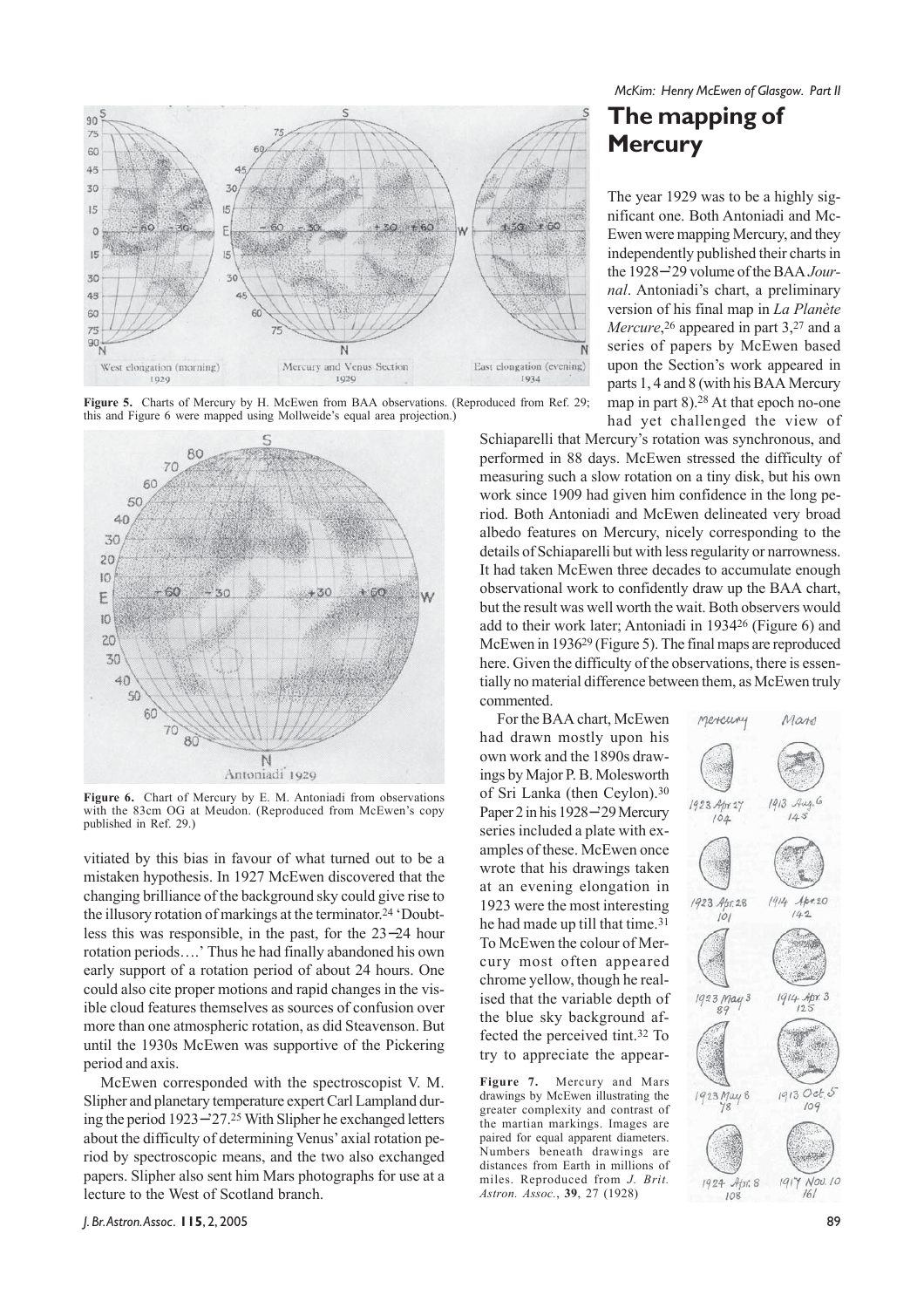ance of Mercury's markings compared to those of Mars, McEwen made a valuable series of observations of the two planets, which included their 1923 May conjunction, publishing comparative disk drawings for similar apparent diameters (Figure 7).33 Antoniadi warmly praised the BAA's independent Mercury chart, as well as McEwen's work with a small aperture.34

## **Lunar and hermographic geology**

McEwen's interest in geology (cited in Part 1) extended to planetary geology, then a very new subject in those pre-Space Age days. McEwen wrote about the probable geological history of the Moon, and in this respect his work has been noticed in some quarters. Writing in the 1968 *Yearbook of Astronomy*, 35 G. N. Katterfeld acknowledges McEwen as one of the authors who first subdivided the ante- and postmare stages of lunar history into smaller periods of growth, starting with Hommel (1919) and ending with Shoemaker and Hackman (1960, '62, '63). Specifically Katterfeld (*op. cit.,* page 189) attributes 'Stage III' in the ante-mare period to Philip Fauth (1907), Hommel (1919) and McEwen (1929). The full reference is not quoted but it clearly corresponds to the third of McEwen's three Mercury papers in the BAA *Journal* of that year, in which he compared the present aspect of Mercury with a hypothetical past phase of the Moon.28 In the same paper McEwen compared the dark areas on Mercury with the lunar maria, though from their sometimes obscure appearance he considered that basaltic outflows might be occurring contemporaneously. (It is likely that in those years that McEwen failed to recognise the classic Schiaparellian markings − whose absence he took as evidence of their obscuration − he was actually viewing other, less familiar longitudes.)

McEwen obviously admired Pickering's lunar work, and praised it in the pages of the *Journal*.36 Axel Firsoff37 also corresponded with McEwen about lunar matters. In a chapter from his *Strange World of the Moon* dealing with lunar colours, he quotes from a private letter in which McEwen had written of the occasional purple colour 'resembling heather in bloom' in some craters. McEwen became interested in the Moon again later, in connection with the nature of the bright areas of Mercury.

#### **The interior planets in the 'thirties**

Antoniadi and McEwen collaborated a good deal in the 1930s, though there is no evidence that they ever met. Antoniadi's Venus drawings were published in the *Journal* in 1934 and from this time McEwen38 began to gravitate back towards the long rotation period which the Greek astronomer had advocated39. Antoniadi also convinced McEwen that the latter's micrometrical measures of the crescent phase of Mercury in 1934 were affected by diffraction and irradiation in his smaller instrument and probably did not provide the supporting evidence of a Mercurian atmosphere which their originator had initially postulated.40

Using his bifilar micrometer, McEwen made hundreds of measures of the fraction of the illuminated disk of Venus at the E. elongations of 1919 and 1924, and the E. and W. elongations of 1927. In 1938 he discussed these data.41 This work showed conclusively − in a way that visual estimates could not − that the phase anomaly (or 'Schroeter Effect') was not limited to the dichotomy period, but was a general feature except at the smallest phases. He freely based his explanation of the anomaly upon the work of Arthur Clayden in 1909,42 who had considered that the clouds must slope upwards towards the planet's terminator. McEwen speculated upon the direction of the planet's rotation from the evidence that the magnitude of the phase anomaly was not the same at eastern and western elongations.

A few years prior to this phase anomaly work, McEwen noted in the 1932 Council Report that new measures of the 'luminous gaseous shell' around Venus near inferior conjunction – presumably from the length of cusp extension − led to an atmospheric depth of about 100 miles. This is a very good estimate, and much closer to the truth than his 1900 estimate of 400 miles cited in Part 1.

#### **Martian studies, 1894**−**1926**

Apart from Mercury and Venus, McEwen's other great astronomical interest was the planet Mars. 'When Flammarion's *La Planète Mars*43 was published [in 1892], I bought a copy and studied it – a book well worth the moderate price,  $9s.^{44}$ His early work suggests satisfaction with Schiaparelli's charts and views of several of the 'canals', though we must remember that a 5-inch OG is a modest instrument for Mars. In 1894 A. Stanley Williams published in *The Observatory* magazine45 a summary of his personal observations of widespread obscurations of the surface of the planet, due to a large regional dust storm covering Mare Cimmerium and environs.46 He also included valuable and unbiased notes contributed by McEwen.

In later years McEwen collaborated successively with Mars Section Directors Antoniadi, Harold Thomson and W. H. Steavenson during the apparitions from 1911 to 1926 inclusive.47 McEwen often made the first and last observations of the apparition, as well as the greatest number of drawings. Quite a few of his drawings appeared in the *Journal* and *Memoirs*. These Directors especially valued McEwen's careful notes and colour estimates. In 1917−'18 both McEwen and Thomson found the Syrtis Major bluish ('delftblue' to McEwen) but Casius brownish ('vandyke-brown') in comparison: this accurately noted north-south colour difference − partly attributable to the scattering effects of equatorial cloud, and partly due to mineralogical differences between the northern and southern maria − has often been recorded in aphelic apparitions both past and present. It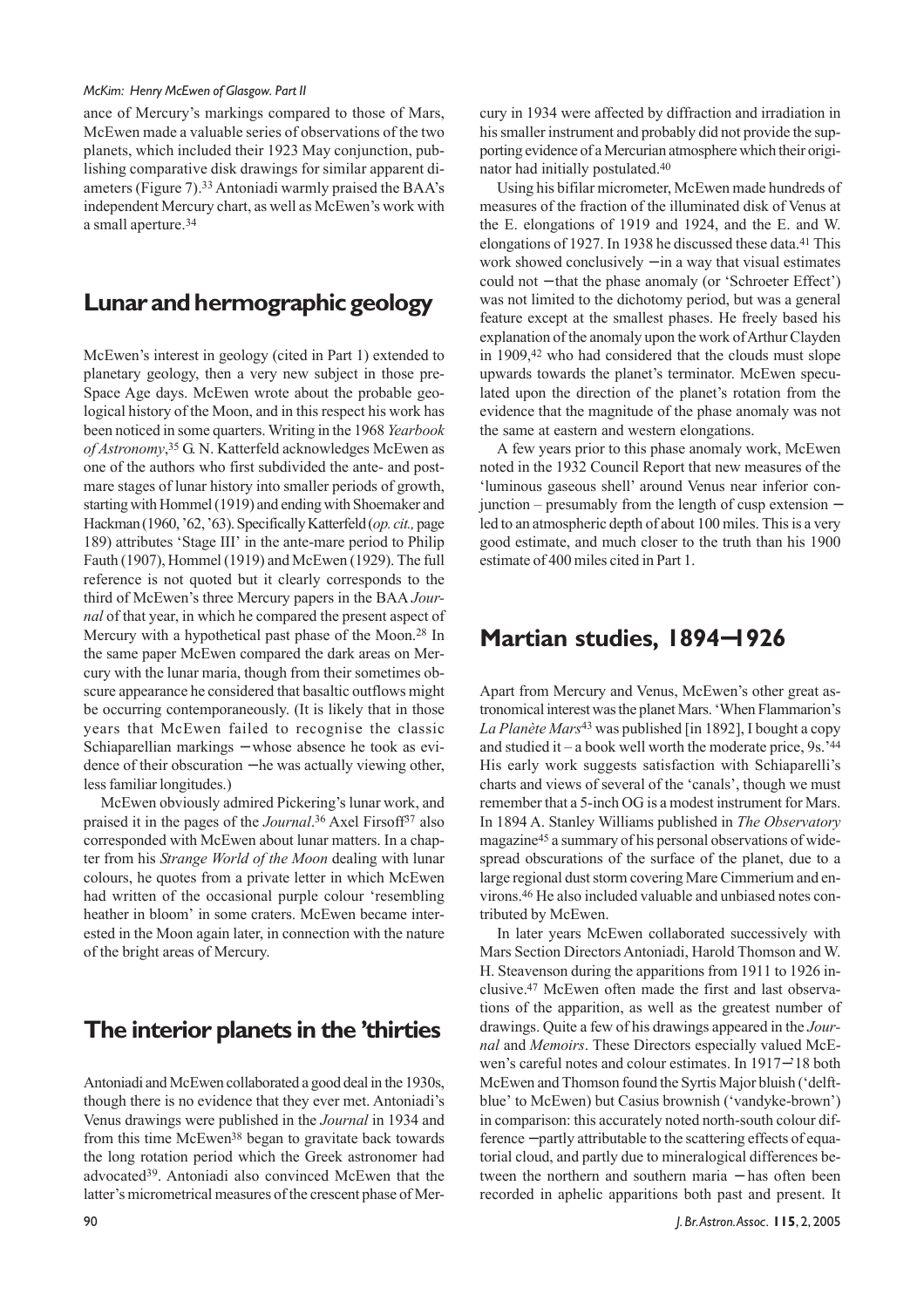shows that McEwen really could make reliable records of relative planetary colours.

Thomson described the drawing techniques of Section members, noting at the same opposition that Mc-Ewen used coloured crayons.48 Furthermore, McEwen was one of the few observers to attempt the difficult technique of taking transit timings of the martian features.49 As we have noted already, McEwen contributed Mars observations to Pickering's so-called 'International Mars Group'.50 An example of McEwen's Mars work appears in Figure 8.51

#### **McEwen the man**

As we have noted, McEwen chose not to retire from employment until 1933, when aged 69. There are probably two reasons why he stayed at work beyond the minimum retirement age. First, and foremost, the State retirement pension provided only 10s a week (£0.50), representing a huge drop in living standards, but it was all that was available. In these years of the Great Depression, in the late 'twenties and early 'thirties, times were very hard for most working-class people, especially in the many dockyards along the Clyde. And in later years, the pension failed to keep pace with the rising cost of living.52 There was a second, more personal reason for staying at work. Retirement must have seemed a particularly bleak prospect, because two years previously, on March 14, Henry's wife Sarah had died at the early age of 67 from the effects of heart disease. That her loss was a source of great personal grief to Henry is evident from a letter of that time.53 It is from this period that McEwen really began to throw himself into his writing, many lengthy theoretical and observational papers being contributed to the *Journal*, surely part of his own way of dealing with personal loss. The *Journal* of 1930/'31 contained three of his contributions; that for 1931/'32 contained seven.

From Cambuslang we actually have a description of how McEwen must have appeared in his seventies and later. According to the reminiscences of a neighbour (then a youth) who lived at 7 Holmhill Avenue,<sup>54</sup> McEwen was a short man (about 5 ft 2 in (1.57 m) tall), of broad build, with a round, full face, bright eyes, and sandy hair. He looked somewhat odd. He usually wore a double-breasted jacket and was not smartly dressed. McEwen spoke as if he had a cleft palate. Locally he was known as 'the man with the gun', because that was how he looked to local residents when observing through the window! Indeed, the neighbour recalled having seen a large brass telescope in an upstairs front window.

The obituary notice for McEwen recorded that his bookshelves 'were well stocked with works on geology and archaeology',52 and that he had been a keen player of bowls and golf.55 Indeed, he copied out his 1926 Mars observations for Steavenson whilst on holiday at the birthplace of golf − St. Andrews − the following September.56 Did he play the famous course? Locally in Cambuslang, McEwen had access to the nearby golf clubs of Cambuslang and especially Kirkhill, the latter laid out in 1910 by the famous Open Golf champion James Braid.57 But McEwen was never formally a member at these clubs.<sup>58</sup> There was also (and still is) a local bowling club. It again appears he was never a member there, so he must just have played for his own enjoyment.<sup>59</sup>

#### **World War II**

At the outbreak of WW2 in 1939, McEwen had just celebrated his 75th birthday. By 1938 he was working upon a Mercury and Venus Section *Memoir*, intended to summarise observations up to the end of 1937, but work upon this project was shelved during WW2 and was not restarted later. Fortunately he still possessed the observing zeal to make use of some of the favourable wartime elongations of the inner plan-

> ets. McEwen published just one paper during the period of hostilities, an observation to measure by trigonometry the magnitude of the 1942 September partial solar eclipse. Unusually, there was an observing companion, John J. Ross, a Glaswegian BAA member of long standing, and McEwen's successor as Branch President.60 The two old friends had measured other eclipses together, as well as timing occultations of stars by the Moon.

> Cambuslang came through the war safely, but the Clyde area in general − with all its heavy engineering, industry and shipping – was a major target for the Luftwaffe. Thus in 1941 March, heavy air raids all but destroyed the town of Clydebank a few miles away, and in May the port of Greenock was severely damaged in a raid by 250 German aircraft.61 In addition to the constant nocturnal dangers, the population suffered from the nuisances of alerts, shelters, gas masks, restricted travel, and the rationing of food and clothing.



**Figure 8.** Drawings of Mars in 1916 by McEwen with 5in OG, ×160, 180 and 200. The disk diameter was 13−14 arcsec. The originals (which were drawn in crayon). Pickering had noted, were in colour. *Top row, left to right:* Feb 20, CML=  $4^{\circ}$ ; Feb 16, CML= 64°; Feb 9, CML= 124°; *lower row, left to right:* Feb 4, CML= 184°; Jan 28, CML= 230°; Jan 22, CML= 303°. (Reproduced from Ref. 48.)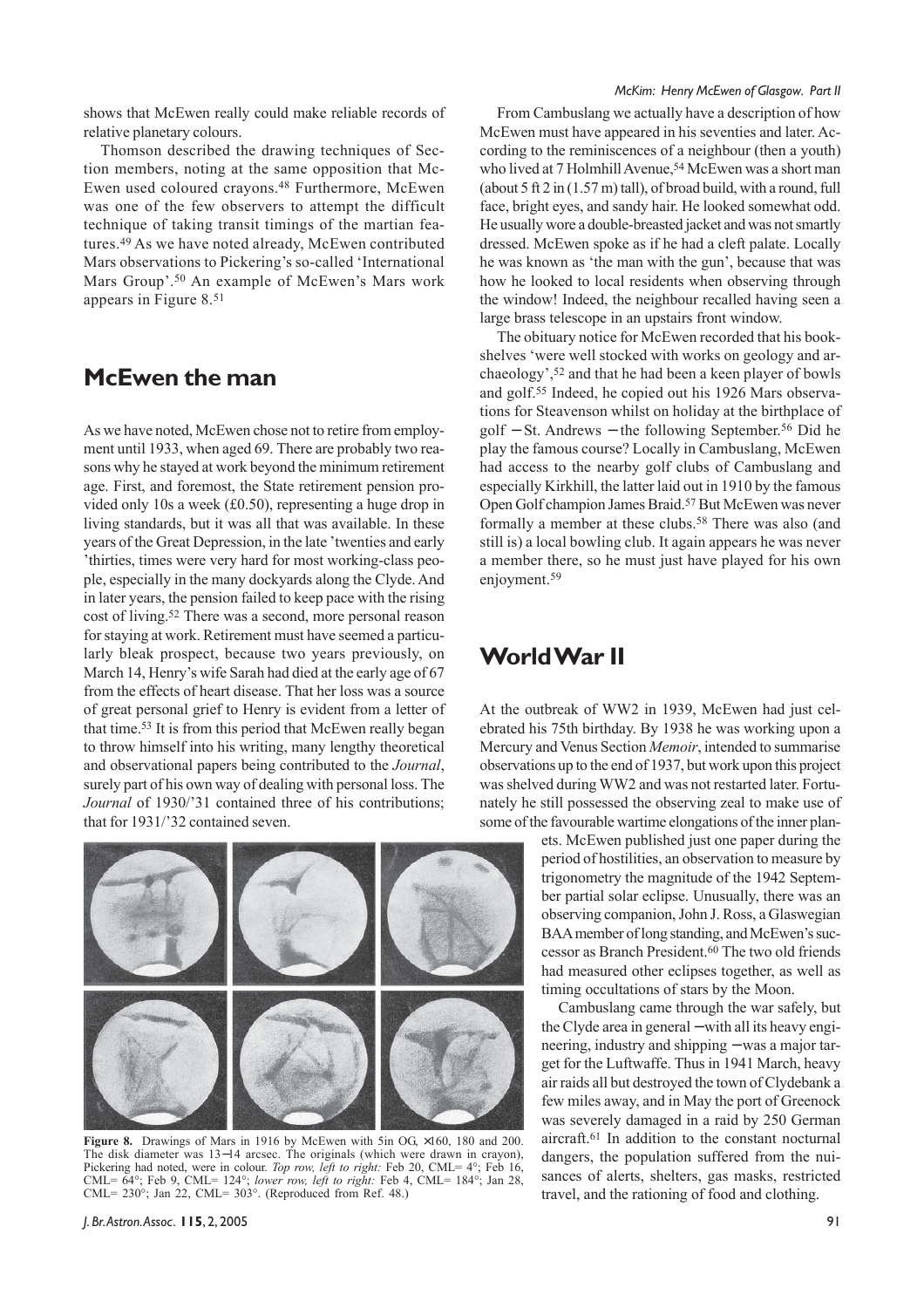### **Mapping Venus in the 1940s**

The 1940 eastern elongation of Venus had proven to be an unusually favourable one, and in 1947 McEwen published in a paper *Mercury and Venus I* (intended as the start of another of those series of papers of which he was so fond) a summary of the Section's results. The 1940 series included one very peculiar observation, on April 17, of a group of small bright spots on the planet's disk62 (Figure 9). Richard Baum has discussed this sighting in more depth elsewhere.<sup>63</sup> McEwen may not have personally believed that the bright points

seen on that occasion were due to lofty mountains, though this was the only interpretation he quoted, due to the 19th century astronomer Trouvelot.

On 1946 June 22 McEwen experienced a rare view − under absolutely perfect seeing conditions − of complex Venusian details, and was able to record their appearance as the seeing quality eventually became degraded (Figure 10). Thus there are three grey circular patches and a complex ochre-coloured band south of the edge of the bright north cuspidal area. The latter band was interrupted by a bright area. That evening's observation led to an exceptionally long two-page entry in his MS. notebook. Perhaps he considered this to have been a 'revelation peep' – a possible view of the planet's real surface markings dimly seen through its thick atmosphere? Remarks in the 1946 Report of Council64 make it plain that this was truly McEwen's view. And on June 24 his MS. notebook records two circular patches again. Thus by 1946 we find him accumu-



**Figure 9.** Venus drawn by Mc-Ewen (5in OG), 1940 April 17. Note the three small bright points, a most unusual view. (McEwen's notebook for this time is unfortunately missing, so this is reproduced from Ref. 62.)

lating evidence to support the slow − possibly captured − rotation of Venus. This idea had begun to find favour with McEwen in the late 1930s in connection with his work on the phase anomaly,41 and in 1940 he wrote that certain markings on Venus 'recur at intervals depending in some way on the relative heliocentric longitudes of Venus and the Earth.'65

About this time McEwen first had the idea of drawing a chart of the possible true surface features of Venus. This was not an original idea, for it had already been done in the 18th and 19th centuries, and more recently in France in the 1930s. In the early 1950s, professionals such as A. Danjon and A. Dollfus (in



**Figure 10.** Venus drawn by McEwen (5in OG). 1946 June 22 at 17h 10m, 17h 50m, 18h 20m. These three successive drawings show complex details, likened by McEwen to the lunar maria. (Reproduced from Ref. 62.)

his early work) were also reaching the conclusion – through the repetition of similar albedo patterns from day to day − that the planet's surface markings were dimly visible, though much distorted by a deep atmosphere. Indeed, Dollfus compiled a chart based upon the photographic superimposition of groups of drawings made over periods of several days.66 Another chart is easily available in the *Larousse Encyclopaedia of Astronomy*.67 But Venus had again misled her observers through the general similarity of its atmospheric markings: witness the repeated, now classic, 'Y' and 'C'- shaped halftones that are so characteristic in good ultraviolet photographs.68 In deciding to map Venus, Mc-Ewen had certainly been influenced by Antoniadi, but not by Dollfus, for it seems unlikely he ever saw the latter's papers in French journals in the 1950s, and furthermore the two never corresponded.69 In supporting the slow rotation McEwen was perhaps unconsciously returning to the widely held late 19th century view.70

We can trace the development of McEwen's Venus charts in the pages of BAA publications. Although after 1947 no more of his Section Reports would grace the pages of the *Journal*, McEwen continued to describe in his annual Council Reports the observations received. In 1948 he was confident enough to write:71 'Usually the terminator is shaded between bright north and south cuspidal areas of which the larger north is often bordered by a defined shade band. A darker part of it appears separated from a lighter continuation by a light spot, *of a stability suitable for adaptation as a Cytherean zero meridian*.' [My italics! – RJM.] Clearly the impressions from 1946 June had recurred. McEwen reiterated these points in an updated Section Programme: '...certain shadings, disguised somewhat by changing forms, have recently asserted themselves by recurring visibility, sufficient to suggest a provisional zero meridian.'72 A year later he added: 'The observations and drawings ... bring nearer a possible map of the planet'.73 McEwen was at this time working upon his papers *Mercury and Venus* <sup>−</sup> *II* and *III*, the former of which would contain the chart of surface features upon Venus, and the latter of which was to be titled 'Drift of Cytherean markings'.74 Preliminary Venus charts in two hemispheres (on Mollweide's projection) were actually sent for display at the BAA Exhibition Meeting of 1950.75 Did he distribute any copies? None could be found by the writer.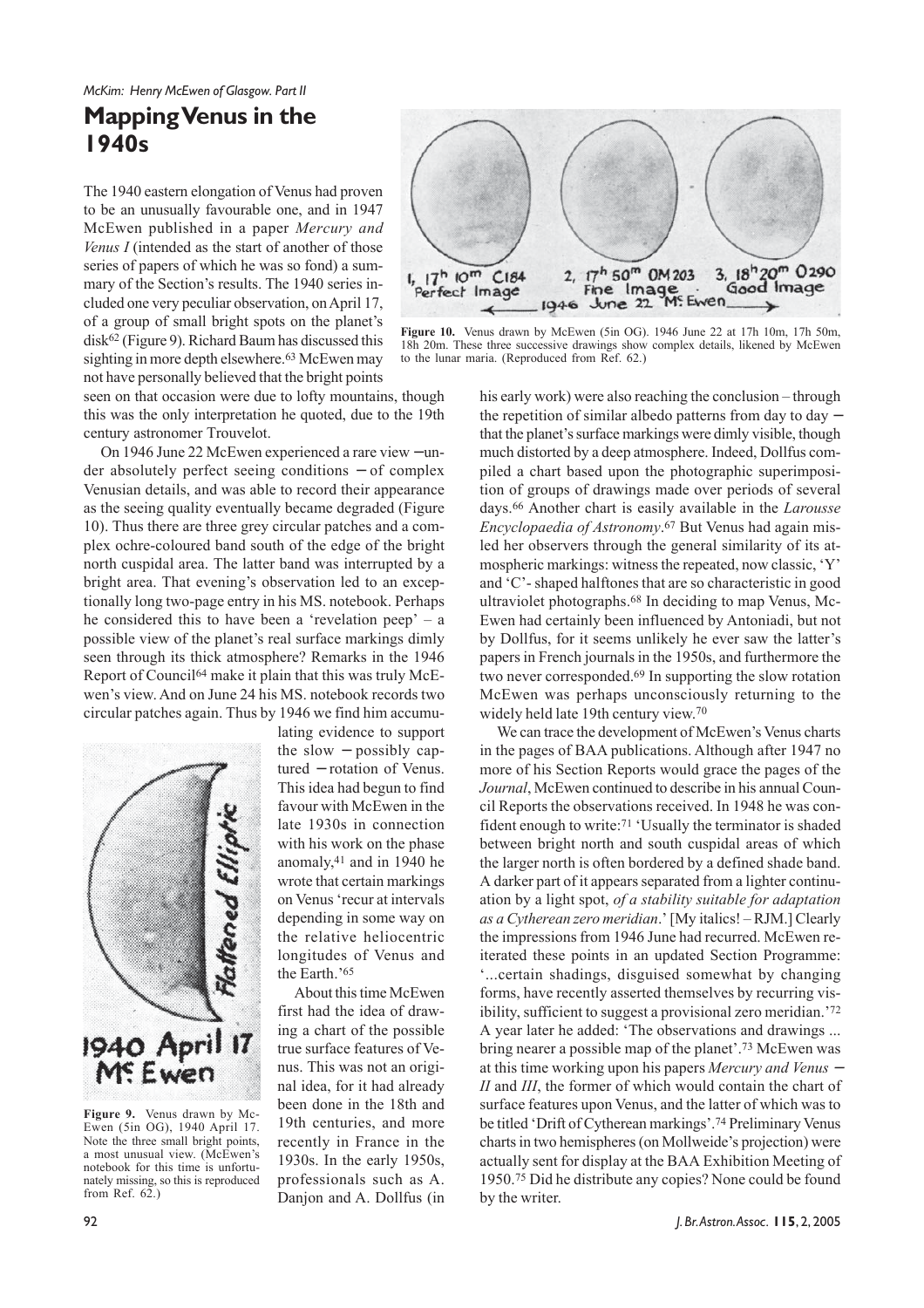## **Mercury's atmosphere and surface, 1944**−**1953**

In his 1947 Section Report<sup>62</sup> McEwen cautiously speculated that he and M. B. B. Heath in 1944 had obtained rare evidence of temporary veiling of the Mercurian markings, thus supporting Antoniadi's ideas.76

One very remarkable reference to Mercury occurs in the 1948 Report of Council:<sup>71</sup> 'The Director, when opportunity offers, observes the waxing and waning of lunar rays and compares them with the changing light areas on Mercury; but he has as yet made no drawings of these interesting and puzzling phenomena'. Thus by implication he was

considering that the bright patches on Mercury could correspond to centres of rayed craters or perhaps groups of craters. Indeed, this is actually the case!77 Not until the decade of *Apollo* were the scattering properties of glassy ejecta comprising the lunar rays properly explained. McEwen was still observing at night: he sent a drawing of the total lunar eclipse of 1950 April 2 to that year's Exhibition Meeting.

McEwen was also working on his final Mercury project: the charting of the planet's so-called 'libration zones'. In 1953 he noted: 'Partial progress has been achieved in continuing the mapping of the surface features librating in and out during the planet's orbital circuit'.78 These charts were actually completed, and shown at the 1953 BAA Exhibition, McEwen having intended to publish them in his projected paper *Mercury and Venus − II*,<sup>79</sup> but by 1953 the sands of time were running out. Of all the pre-Space Age cartographers, only McEwen and, later, the American amateur Gary Wegner would dare to chart the fabled libration regions of the planet.<sup>80</sup>

#### **The final decade**

In 1945 McEwen reached his Diamond Jubilee as Director. At about this time, BAA historians and Directors were busy compiling the *First Fifty Years* of the Association's history.81 Oddly, the story of the Mercury & Venus Section was not written by McEwen, but instead – and superficially − by the Director of the Historical Section, H. L. Kelly. Probably Mc-Ewen was too busy with his other projects.

In the late 1940s and early 1950s McEwen's most regular Section members included F. M. Bateson, R. M. Baum, R. L. T. Clarkson, the ever-faithful M. B. B. Heath, A. P. Lenham and Patrick Moore. Seemingly only McEwen's correspondence with Baum has survived, though McEwen maintained a steady correspondence with all the other members.82 He was perhaps, on account of his age, less interested in a large influx of new, possibly inexperienced members: and the Mercury and Venus Section membership did not share the dramatic post-WW2 increase seen in many other Sections.



**Figure 11.** Drawings by McEwen in 1951 (5in OG). *Left:* Mercury, March 29; *centre:* Mercury , May 30; *right:* Venus, May 21. The Mercurian markings are typical. Venus shows definite dark shadings and a large, bright N. cuspidal area. (Reproduced from Ref. 83.) Firsoff redrew McEwen's Mercury drawings for his later book, but increased their apparent resolution by accidentally introducing spurious fine details (Part 1, Ref. 1).

McEwen's eyesight was still very acute even as late as 1951, when he made the drawings shown in Figure 11 for V. A. Firsoff to illustrate the latter's book, *Our Neighbour Worlds*.83 McEwen was then 87 years old. He also sent drawings of Mercury to Patrick Moore for the first edition of the latter's *Guide to the Planets* (written in 1954).<sup>84</sup>

McEwen was always ready to comment upon papers submitted to the *Journal*, and it is therefore fortuitous that Patrick Moore described some of his own recent Venus work in the *Journal* of 1953. In response, McEwen penned what would turn out to be his final printed opinions on the matter: 'Moore's remarks anent the rotation of Venus call for a very brief summary of my own conclusions. In 1936 the examination of many original reports, in my possession, of leading continental astronomers revealed surface drift of light and dark areas in a common direction, suggesting movements in 180 Julian days with reference to the first point of Aries, i.e., sidereal period, or relative to the Sun.' Unfortunately the rest of the response contains a grammatical error or some missing words, which confuses things: 'A rotation of 900 Julian days for Venus on its orbit – a pentagon, or maybe a dodecahedron, to represent the globe of Venus like the tetrahedron for the Earth. Later, however, an icosahedron was preferred, since its apices could represent the two cusps, their basic edges being the collars bordering them; also both the tetrahedron and icosahedron are similar to the extent of having 4 and 20 equilateral triangular faces respectively.'85 Whatever one makes of the final two sentences, it is clear from McEwen's other remarks that he ultimately regarded the Venusian rotation as slow.

McEwen was prevented by terrestrial cloud from seeing the transit of Mercury in 1953 November. In 1954 he was still actively observing, as recorded in what would be his final Report to Council.

#### **Final tragedy: 1955**

At the BAA Ordinary Meeting of 1955 March 30 it was announced that McEwen had been forced by ill-health to retire. The President, Dr R. L. Waterfield, paid a tribute to him,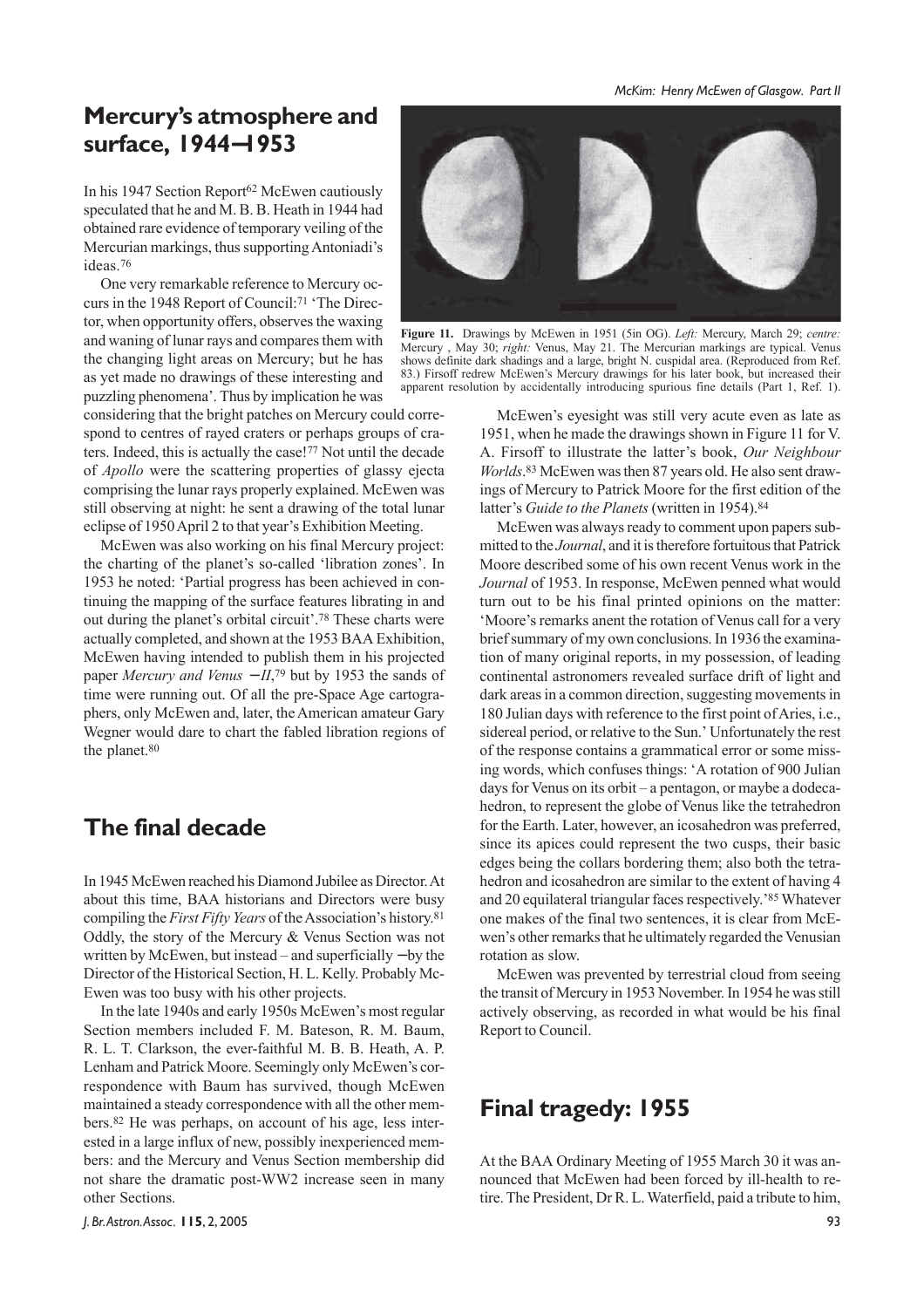and the BAA Council Minutes of that date86 reveal an intention to make special recognition of his services with an illuminated address. At the next Council, McEwen was proposed for the Walter Goodacre Medal and Gift by Dr A. F. O'D. Alexander and R. G. Andrews, but it was all too late.

McEwen had been suffering from a recurrent chest complaint, which developed into bronchial pneumonia. He was admitted to the Cleland County Hospital in Motherwell. On May 6 he died, then being in his ninety-first year.87 He had still been actively working on the problem of the rotation period of Venus a few weeks before his death.52 The graveyard of the local church having not been used for burials since the Great War, McEwen was interred in the town's Westburn Cemetery on May 9.88 Apart from the obituary notice from Ovenden in our *Journal*,52 his passing was not noticed in the local papers.89 With the audience standing, McEwen's death was announced by the BAA President at the 1955 May 25 Ordinary Meeting.

Council was slow to appoint a successor, perhaps because Venus was approaching its superior conjunction on September 1, or more likely out of respect for the deceased. But this was to be a fatal error. At some point in the following weeks or months James McEwen acted to clear the house of his father's papers. By the time Patrick Moore had been appointed as successor in 1956 January – *seven months later* − there was little left to recover.<sup>90</sup> But the Venus diaries mentioned earlier had been preserved, together with some early miscellanea by McEwen and others.<sup>91</sup>

In the Small Advertisements section of the *Journal*, James McEwen advertised for sale his father's fine Wray refractor. It is very likely that Arthur Frank of Charles Frank Ltd., a Glasgow firm of telescope makers, purchased it for his historical

instruments collection. And the young Tom Boles, later BAA President, was loaned a 5 inch Wray for a time by Frank when working for the firm in the early 1960s. Later, part of the collection was auctioned, and the instruments by Scottish makers were conserved by the Museum of Scotland. Unfortunately the Wray could not be traced.

In 1955 James McEwen, then aged 58 and unmarried, was living in his father's home, and apparently was desperately short of cash. By then the place was very run down. Later that year James sold the house to Mr Matthew Nicol, the present owner, and moved into lodgings in Glasgow.92 Mr Nicol wrote that James was apparently 'a bit of a ne'er do well', and this equates perfectly with the destruction of his father's records. Like his father and grandfather, James McEwen was to live to a ripe old age; isolated from any branch of his family, he died in obscurity in 1984 aged 86.93 The supreme irony of our story is that the son lived long enough to see pictures of the surfaces of the terrestrial planets taken by *Mariner*, *Venera* and *Viking*, and – always supposing he had been interested enough − to learn the secrets of the those planets that his father had spent his whole life trying to discover.

As a final blow, James could not afford to have his father's name inscribed upon the family grave at Westburn cemetery. But here at least there is a happy ending. Following the acceptance of this paper, the BAA Council agreed to the writer's proposal to have the tombstone engraved at the Association's expense. With the consent of Mr Robert McEwen of Edinburgh, the only known living relative, the work was carried out by a local stonemason in the summer of 2004 (Figure 12).

## **Epilogue**

Henry McEwen was typical of those amateur astronomers who possessed an engineering background: the real 'practical mechanic' of the late Victorian era. He never owned a large telescope, and had relatively small means. Through his persistence, his example to others and by continual selfcriticism he achieved a high reputation for his astronomical work. His many observations of the planets are of much historical value. McEwen's Venus diaries provide a valuable legacy of six decades of nearly continuous work, and contain records of rare Cytherean phenomena such as the Ashen Light, as well as thousands of careful micrometrical measurements. McEwen wrote on a very wide variety of topics: in addition to his planetary work he was interested in optics, solar energy<sup>94</sup> and aurorae.<sup>95</sup>

What, then, did McEwen achieve? He did not solve the



**Figure 12.** The McEwen family grave at Westburn Cemetery, Cambuslang, with the new inscription added in 2004. *(Courtesy Mr A. Alexander.)*

problem of Venus' rotation period. But then neither did any other amateur, or professional, within McEwen's lifetime. Indeed, at the end of his life he correctly concluded<sup>85</sup> that it probably could not be solved by visual work alone, though he was right about the very long rotation period of the surface, and also in his realisation that the atmospheric movements must have a considerably shorter period. Just two years after McEwen's death, the French observer Charles Boyer began a systematic programme of violet light photography from French Equatorial Africa, where many observations could be made throughout the day, and from day to day under really transparent skies.<sup>96</sup> Thus he was rapidly able to discover what Frank Ross<sup>97</sup> (from his less complete UV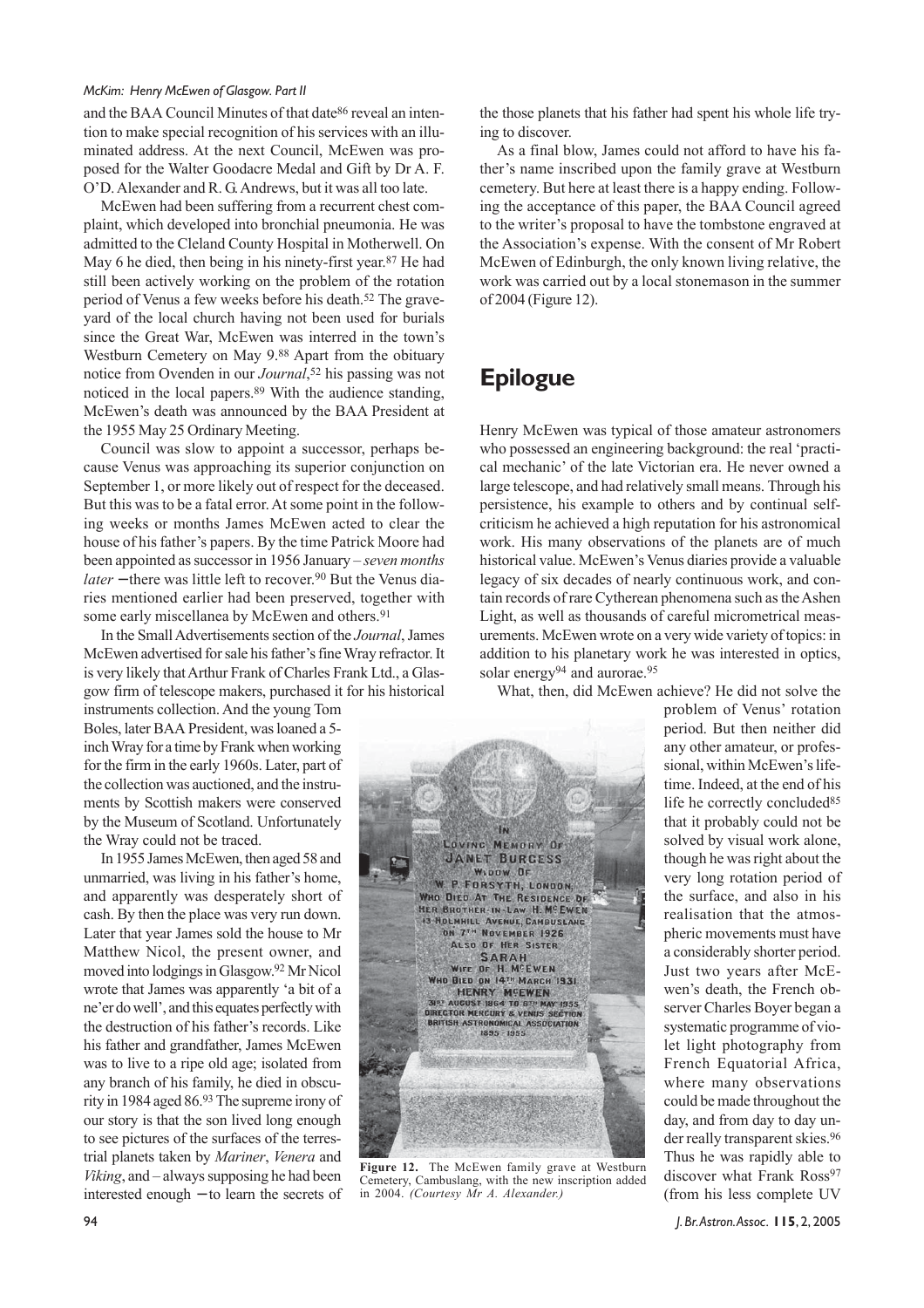photography in 1927) could not, and so to announce the 4 day period of the atmosphere.

In the 1960s radar observations were made of the interior planets for the first time. After several attempts by different groups, the slow, retrograde rotation of the Venusian surface (rotating on its axis in 243 days)98 and the totally unexpected 58.6-day period for Mercury were discovered.77 McEwen had long realised that the Venusian atmosphere was very thick. His revised estimate of 100 miles<sup>43</sup> was very reasonable. We now know that the UV clouds lie at an altitude of 65km, and that the visible clouds are higher. McEwen's careful micrometrical work showed that the Schroeter Effect is not limited to dichotomy but can be detected at most phases during an elongation of Venus. Following McEwen's work, papers about the origin of the phase anomaly were to become a strong feature of the BAA *Journal* throughout the next four decades.

McEwen was able to map Mercury, using BAA data, much of which was based upon his personal work. His map was included in the NASA Mercury atlas.100 That he should agree with Schiaparelli is hardly surprising, but he was confident enough to draw the albedo markings as broad patches, independently agreeing with his contemporary Antoniadi, and the work of the Jarry−Desloges observers. He obtained tentative (but ambiguous) evidence for a mercurian atmosphere, and his surmise that the bright patches on the surface might be akin to lunar ray centres has turned out to be correct. As we have seen, his Mars drawings and meteorological notes have proved to be historically useful. McEwen also contributed to the early literature of comparative planetology.

Would it not be fitting for this Scottish astronomer and engineer to be recognised by having a feature named after him on the planet Mercury?

#### **Acknowledgments**

The writer extends his grateful thanks to the many people who have helped in his research. In particular he would like to thank Richard Baum for helpfully criticising several drafts of this paper, for his detailed catalogue of McEwen's notebooks, copies of McEwen's letters and blueprints sent to him, and for a huge amount of encouragement over many years.

Mrs Kirstine Baxter, a descendant of the McIntosh family (Rev. John McEwen, Henry's father, had married Mary McIntosh in 1844) was most helpful with McIntosh family history, and generously made available her extensive studies of Scottish genealogical records. She also achieved the very difficult and laborious feats of finding James McEwen's death certificate at the Public Records Office in Edinburgh, as well as the one descendant of John McEwen junior still living in Scotland (and possibly anywhere): Mr Robert McEwen of Edinburgh. (Henry McEwen would have been one of his great uncles.) Robert McEwen was able to supply the precious photograph of the Rev. John McEwen with his wife, other photographs of Rev. John McEwen Jr., the old picture of the family manse, as well as newspaper cuttings and genealogical details. He also readily gave permission to have Henry's name engraved upon the tombstone in Cambuslang cemetery. The Astronomical Society of Glasgow also kindly contributed towards the costs.

Jean Rafferty of the Hampden Terrace Residents' Association of Mount Florida – a charity dedicated to the urban renewal of that area – kindly lent me rare postcards to examine, readily gave me the benefit of her extensive local knowledge, and made several special photographic studies of the area for me. Her published researches concerning the history of Mount Florida were extensively utilised. Dick Tracy of Iowa, USA, sent old published photographs of Mr and Mrs Alexander McEwen. Without the contribution of Matthew Nicol and Henry McEwen's former neighbour we would have no description of our subject's appearance, and I am most grateful to the former for providing photographs from his home − formerly McEwen's − in Cambuslang. Ed Boyle kindly provided local information and photos of 'Old Cambuslang', and Alec Alexander was also very helpful with aspects of local history and further photography. Christine and Uwe Schlueter provided historical details and fine photographs of Dyke Church. Stuart Hall, Senior Reporter for the *Rutherglen Reformer,* kindly photographed the McEwen family lair at Westburn Cemetery, Cambuslang, and through his columns<sup>99</sup> publicised my search for living members of the family. *The Scots magazine* kindly carried a similar appeal by the writer (2003 August).

To Angela Seenan of the University of Strathclyde thanks are due for much research concerning McEwen's studies at the G&WSTC. Molly Duckett of Grantown Museum provided some details of the Burgess family. Rachael Taylor partly searched the archives of the Glasgow Corporation Electricity Department. Lowell Observatory archivist Marty Hecht sent copies of McEwen's correspondence with the Mars Hill staff. The RAS Librarians Peter Hingley and Mary Chibnall were unfailingly helpful in tracking down obscure items from the Society's Archives and for arranging their copying. Christopher Lord made helpful comments concerning Wray's optics. Ray Emery (Leeds AS) kindly copied portraits of Scriven Bolton. Useful conversations about the Frank instrument collection were had with Arthur Frank himself and with Dr Alison Morrison−Low of the National Museums of Scotland. Finally, I thank Tom Boles (BAA President 2003−'05) for a very plausible explanation of what might have happened to Henry's 5-inch Wray.

**Address:** Cherry Tree Cottage, 16 Upper Main Street, Upper Benefield, Peterborough PE8 5AN [Rmckim5374@aol.com]

#### **Notes and references**

- 1 McKim R. J., *J. Brit. Astron. Assoc.,* **115**(1), 13−24 (2005)
- 2 Cormack Ian L., *Around Old Cambuslang*, privately printed, 1977. (Available online at http://www.boyle.connectfree.co.uk/ Cambuslang/)
- 3 Glasgow & West of Scotland Technical College *Yearbook*. After 1929, the *Yearbook* dropped these lists of past students.
- 4 Glasgow Corporation Archives; Section D-TC17/1, *Returns of Salaries and Officials*.
- 5 From http://www.streetmap.co.uk and correspondence with Matthew Nicol, the owner of 13 Holmhill Avenue, Cambuslang, since 1955.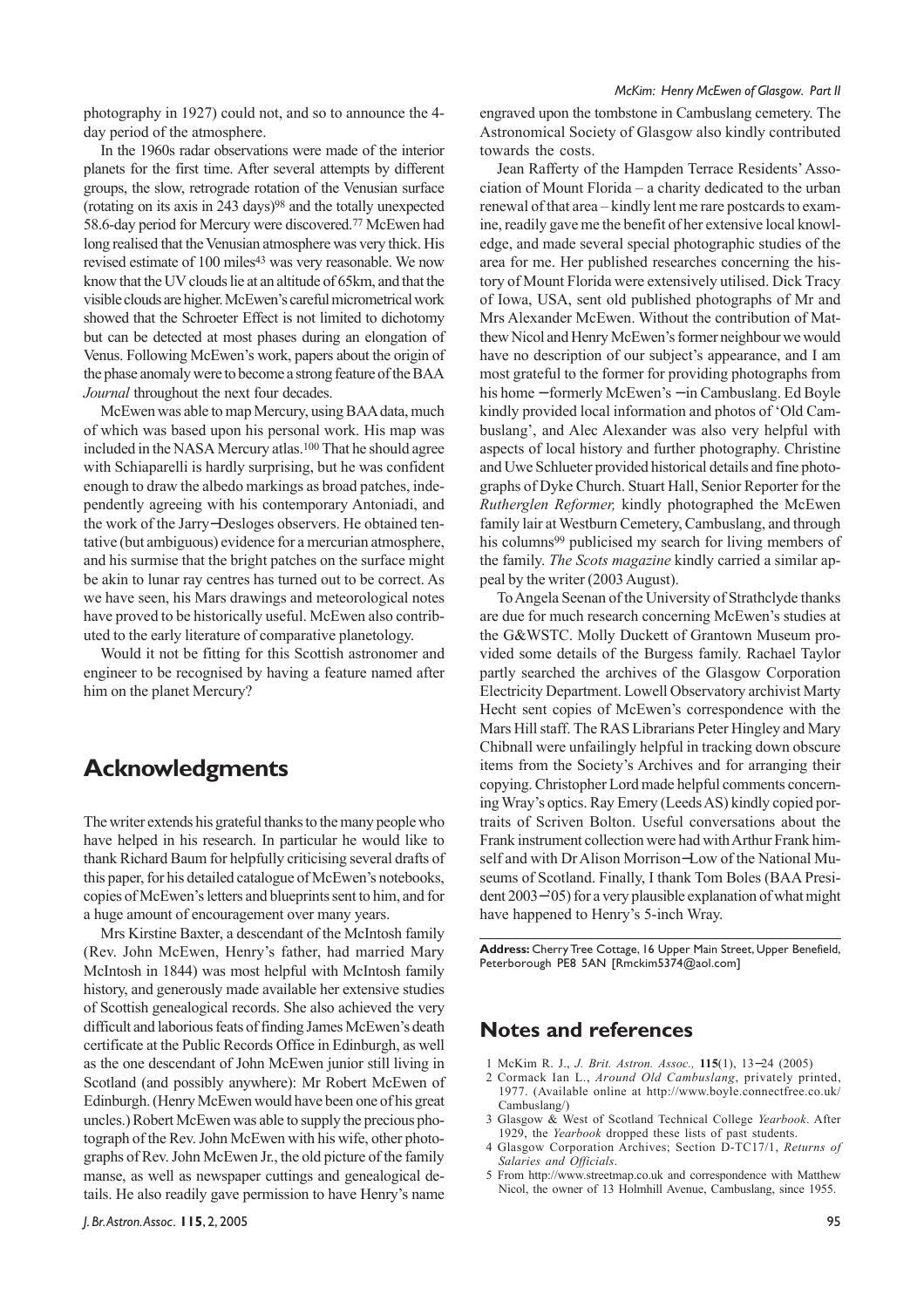- 6 Figure 1 was extracted from: *Cambuslang in old picture postcards*, Zaltbommel, Netherlands, n.d. (*ca*. 1980−1985)
- 7 Cited by W. H. Pickering, 'Report on Mars No. 21', *Popular Astronomy*, **27**, parts 2−3 (1919)
- 8 A general BAA history which includes the story of the Scottish Branches and of the BAA Sections is given in: H. L. Kelly (*ed.*), *Mem. Brit. Astron. Assoc.,* **36**, part 2 (1948), and the sequel can be found in: R. J. McKim (*ed.*), *ibid.,* **42**, part 2 (1990).
- 9 By chance this was also the institution where the writer lectured on the topic of McEwen's life and work on the occasion of the Centenary of the Scottish branch and the 40th anniversary of its successor, the Astronomical Society of Glasgow.

1 0 *J. Brit. Astron. Assoc.*, **19**, 241 (1909); *ibid.*, **34**, 219 (1924)

- 1 1 *ibid.*, **31**, 299−300 (1921)
- 1 2 Letter from T. R. Tannahill to R. J. McKim, 1994 October 5. Mr Tannahill was appointed Branch Secretary in 1944. RJM's own checks also failed to find any evidence of McEwen having attended a Council meeting in London, at least not during the period of the various BAA Ordinary Meeting and Council records from 1915 onwards.
- 13 Plotkin H., 'William H. Pickering in Jamaica: The Founding of Woodlawn and Studies of Mars', *J. Hist. Astron.*, **24**, 101−122 (1993)
- 14 McEwen H., *J. Brit. Astron. Assoc.*, **31**, 218−222 (1921).
- 1 5 The A.Stanley Williams papers in the RAS Archives contain another copy of the blueprint which McEwen had made and sent to Section members: as an engineer he would have had ready access to this attractive form of duplicating. (RAS MSS WILLIAMS)
- 16 BAA *Circular*, 1924 February 28
- 1 7 R. L. T. Clarkson (1889−1954), *J. Brit. Astron. Assoc.*, **64**, 405−406 (1954)
- 1 8 In 1947 Walter Haas founded the ALPO (Association of Lunar & Planetary Observers) in the USA, an organisation modelled upon the BAA plan.
- 19 M. B. B. Heath (1889−1963), *J. Brit. Astron. Assoc.*, **74**, 122− 124 (1964)
- 2 0 M. B. B. Heath's fine drawings of Mercury were also reproduced in his Mercury and Venus chapter in: Rev. Martin Davidson (*ed.*), *Astronomy for Everyman*, Dent, 1953
- 21 McEwen H., *J. Brit. Astron. Assoc.*, **36**, 191−197 (1926)
- 22 Peek B. M., *ibid.,* **36**, 300−301 (1926); Steavenson W. H., *ibid.*, **36**, 297−299 (1926). The Director's comments can also be read: *ibid.*, **36**, 301−304 (1926).
- 23 McEwen wrote long series of papers for both the 1924 and 1927 evening elongations of Venus. They are all listed in the *General Index* to the BAA *Journal*, volumes 1−50 (1890−1940).
- 24 McEwen H., *J. Brit. Astron. Assoc.*, **37**, 221−223 (1927)
- 25 A few letters to and from McEwen are preserved in the Lowell Observatory Archives. They concern the nature of the martian surface and the question of determining the rotation period of Venus by spectroscopy.
- 26 Antoniadi E. M., *La Planète Mercure*, Gauthier−Villars, Paris, 1934; English translation by Patrick Moore, *The Planet Mercury*, Keith Reid Ltd., 1974.
- 27 Antoniadi E.M., *J. Brit. Astron. Assoc.*, **39**, 86−89 (1929)
- 28 McEwen H., *ibid.*, **39**, 24−31 (1928), 113−122 & 297−311 (1929)
- 29 McEwen H., *ibid.*, **46**, 382−389 (1936)
- 3 0 For a short biography of Major P. B. Molesworth, see McKim R. J., *ibid.*, **107**, 239−245 (1997).
- 31 By chance an envelope containing this 1923 Mercury series survived among McEwen's effects.
- 32 McEwen H., *J. Brit. Astron. Assoc.*, **39**, 24−31 (1928). He further noted that the turquoise colour of the morning sky accentuates the brilliancy of the orange-yellow tint of Mars, but does not affect the yellow-white tint of Mercury. See also *ibid.*, **46**, 32 (1935).
- 33 McEwen H., *op. cit.* The comparison showed that the details of Mercury are intrinsically fewer and fainter than those of Mars.
- 34 Antoniadi was not a member of the BAA from 1917 till 1935. He therefore had not read McEwen's important contributions to the mapping of Mercury when compiling his early chart or his famous book.<sup>26</sup> Soon after publication of the book he read McEwen's earlier papers and immediately gave him full credit for his mapping work. (See his later Mercury paper in *J. Brit. Astron. Assoc.*, **45**, 236−239 (1935), and his lengthy remarks to McEwen quoted in Ref. 40, which include: 'I warmly congratu-

late you on this great success of your observations with only a 5-inch on so difficult a planet.')

- 3 5 Katterfeld G. N., in Patrick Moore (*ed.*), 1968 *Yearbook of Astronomy*, Eyre & Spottiswoode, 1967. This is the only reference I have seen to acknowledge McEwen, but the history of lunar geology is not my field and I have not looked for other sources.
- 36 McEwen H., *J. Brit. Astron. Assoc.*, **32**, 23−24 (1921)
- 3 7 Firsoff V. A., *Strange World of the Moon*, Hutchinson, 1959, page 109
- 3 8 The influence of Antoniadi can be seen in the following paper: McEwen H., *J. Brit. Astron. Assoc.*, **46**, 141−147 (1936).
- 39 Antoniadi E. M., *J. Brit. Astron. Assoc.,* **44**, 341−347 (1934) 40 McEwen H., 'Mercury in 1934', *ibid.*, **45**, 268−274, 315−317 and **46**, 24−32 (1935).
- 41 McEwen H., *ibid.*, **48**, 62−71 (1937) and 110−112 (1938)
- 42 Clayden A., *Mon. Not. R. Astron. Soc*., **69**, 195−204 (1909)
- 43 McEwen H., *J. Brit. Astron. Assoc.*, **42**, 361−362 (1932)
- 44 McEwen H., *English Mechanic*, No. 1552, **60**, 408−409 (1894 December 21). The book concerned is: Camille Flammarion, *La Planète Mars et ses conditions d'habitabilité*, Paris, Gauthier− Villars, 1892.
- 45 Stanley Williams A., *The Observatory*, No. 221, **17**, 391−394 (1894)
- 46 These martian dust storm observations for 1894 were extensively discussed by the writer in *Mem. Brit. Astron. Assoc*., **44** (1999).
- 4 7 When E. M. Antoniadi resigned the Directorship of the BAA Mars Section in 1917, McEwen and Harold Thomson were the two leading UK Mars observers in addition to the Rev. T. E. R. Phillips (who already ran the Jupiter Section). Council Minutes show that Thomson was approached as a successor to Antoniadi, but he suggested McEwen instead of himself. Council prevailed upon Thomson to accept the position. This was sensible because McEwen's telescope was too small for him to actively lead the Section.
- 48 Thomson H., *Mem. Brit. Astron. Assoc.*, **26**, part 1 (1924), pages 6−7. McEwen at this apparition had prepared sets of colour scales for Mars Section members in order to encourage uniformity in their colour descriptions.
- 49 These data were used in drawing up apparition maps of the planet and later for refining its rotation period.
- 5 0 W. H. Pickering drew together a more international grouping than the BAA Mars Section could then attract. He wrote a series of 44 highly speculative and incomplete reports in the now defunct American magazine *Popular Astronomy*. Several BAA members contributed.
- 5 1 This series is reproduced from Pickering's *Report on Mars No. 17*, published in *Popular Astronomy*, **24**, no. 10 (1916).
- 5 2 Ovenden M. W., *J. Brit. Astron. Assoc.*, **65**, 363 (1955)
- 53 Letter from H. McEwen to Annie S. D. Maunder (then Editor of the BAA *Journal*), 1931 June 27, and referring to his wife's death. (Given to the author by D. W. Dewhirst, having been found in an old book from Maunder's library.)
- 54 Letters from Matthew Nicol, the current owner of 13 Holmhill Avenue, to the writer, 1997 September 7 and 27.
- 55 My late father John McKim once told me how inexpensive it used to be to play at any of the Scottish municipal golf courses in the 1940s and 50s. One did not need to be wealthy to enjoy golf in McEwen's day.
- 5 6 Letter from H. McEwen to W. H. Steavenson, 1927 September 6, BAA Mars Section Archives.
- 5 7 Kirkhill Golf Club enjoys fine views of Glasgow. Various aspects are nicely illustrated on its website.
- 58 The writer thanks Mr R. M. Dunlop, Secretary of Cambuslang Golf Club for checking membership records.
- 59 The same applies to the Mount Florida Bowling Club, and I acknowledge the help of its Secretary Mr J. Eastop, for checking their old records.
- 60 McEwen H. & Ross J. J., *J. Brit. Astron. Assoc.*, **53**, 67−68 (1943). The two had also cooperated for the 1921 April 8 eclipse (*ibid.*, **31**, 303−305 (1921)).
- 6 1 Greenock Fire Department Firemaster's Report Air Raid 6th May 1941; 7th May 1941 (http://www.graeme.kirkwood. btinternet.co.uk/SFB/Greenock/Blitz.htmBlitz). See also: S. Macdougall and M. Skee (*eds*.), *The Greenock Blitz: May 6th*<sup>−</sup> *7th 1941*, Inverclyde District Libraries, 1991. My father recalled to me his narrow escape on that night when the neigh-